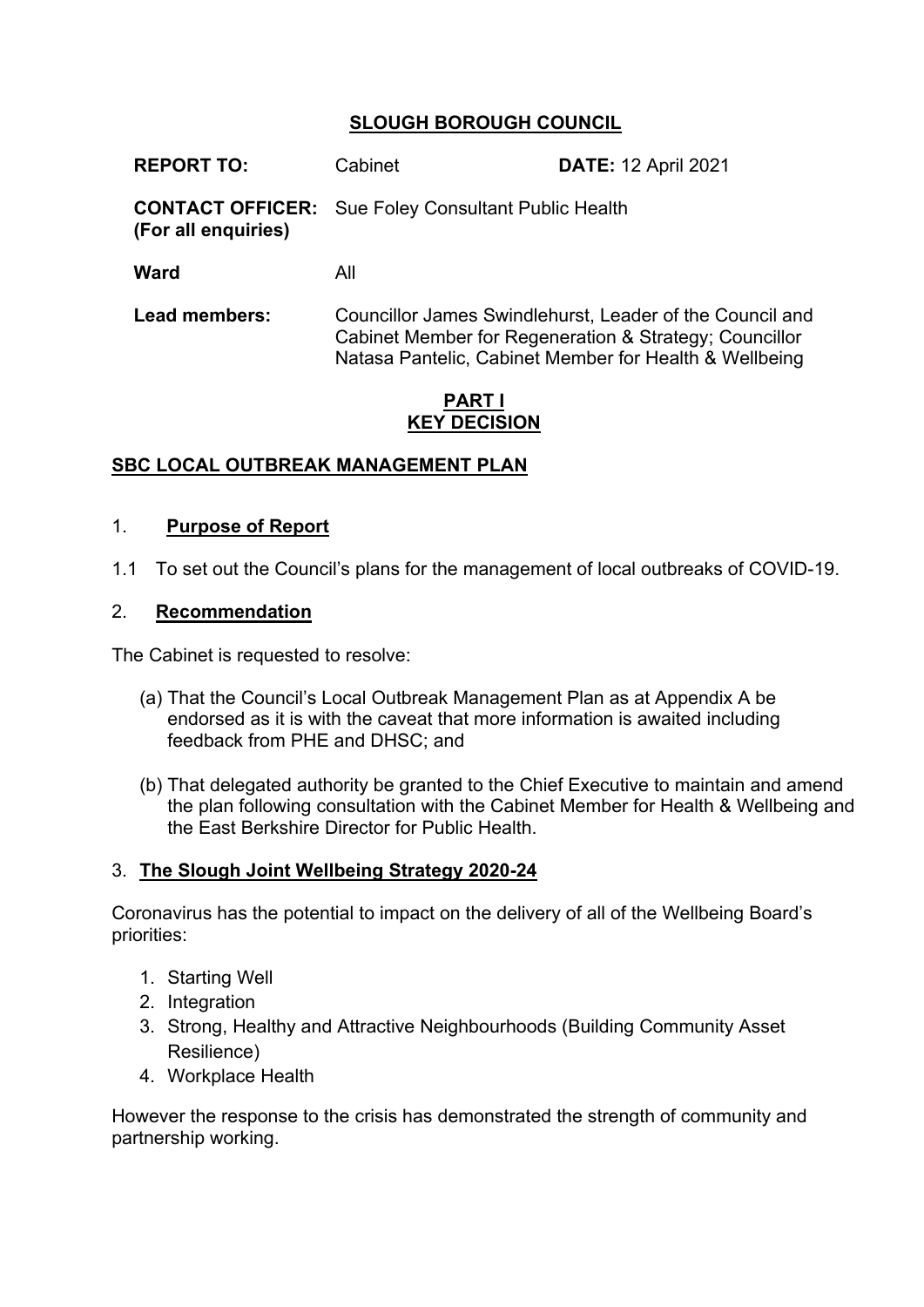# 4. **Five Year Plan 2020-24 Outcomes**

Coronavirus has the potential to impact on the delivery of all of the Five Year Plan's priority outcomes:

Outcome 1 Slough children will grow up to be happy, healthy and successful Outcome 2 Our people will be healthier and manage their own care needs Outcome 3 Slough will be an attractive place where people choose to live, work and stay Outcome 4 Our residents will live in good quality homes

Outcome 5 Slough will attract, retain and grow businesses and investment to provide opportunities for our residents

## 5. **Other Implications**

- (a) **Financial** The Government is providing local authorities with additional funding to tackle the increased service demands they face in addressing the COVID-19 Pandemic. SBC's share of the £3.2bn of national funding provided for local government's response to COVID-19 is £7.636m There are no foreseen financial implications arising from this report, as it is expected that the work will be contained within existing budgets. If additional costs do arise they will be charged to the COVID-19 account code on Agresso and the council would seek full reimbursement from central government as the council is acting according to the government's demands. As the pandemic response is largely led by the National Government, expenditure on local COVID response is often directed nationally.
- (b) **Risk Management** There are no identified risks to the proposed actions. A COVID-19 risk register has been prepared and forms part of the previous report on COVID-19 response planning.
- (c) **Human Rights Act and Other Legal Implications** The actions that may be necessary to implement a local lockdown have the potential to engage the right to liberty and security, the right to respect for private and family life and the right to freedom of assembly and association in Articles 5, 8 and 11 respectively of the European Convention on Human Rights and also the right to protection of property in Article 1 of the First Protocol to this convention, all of which are given effect to in domestic law by the Human Rights Act 1998. All of these rights, however, are subject to exceptions for the prevention of the spreading of infectious diseases, for the protection of public health and for the control of the use of property in the general interest. It is not considered, therefore, that there is likely to be any scope for any serious challenges under the Human Rights Act to the actions necessary to implement the proposed local outbreak management plan, save possibly from a perspective of proportionality of those actions and the source of the powers for those actions.

The pandemic response is at present largely led by the National Government with limited delegation to local authorities and powers. Current legislation with regard to COVID 19 is: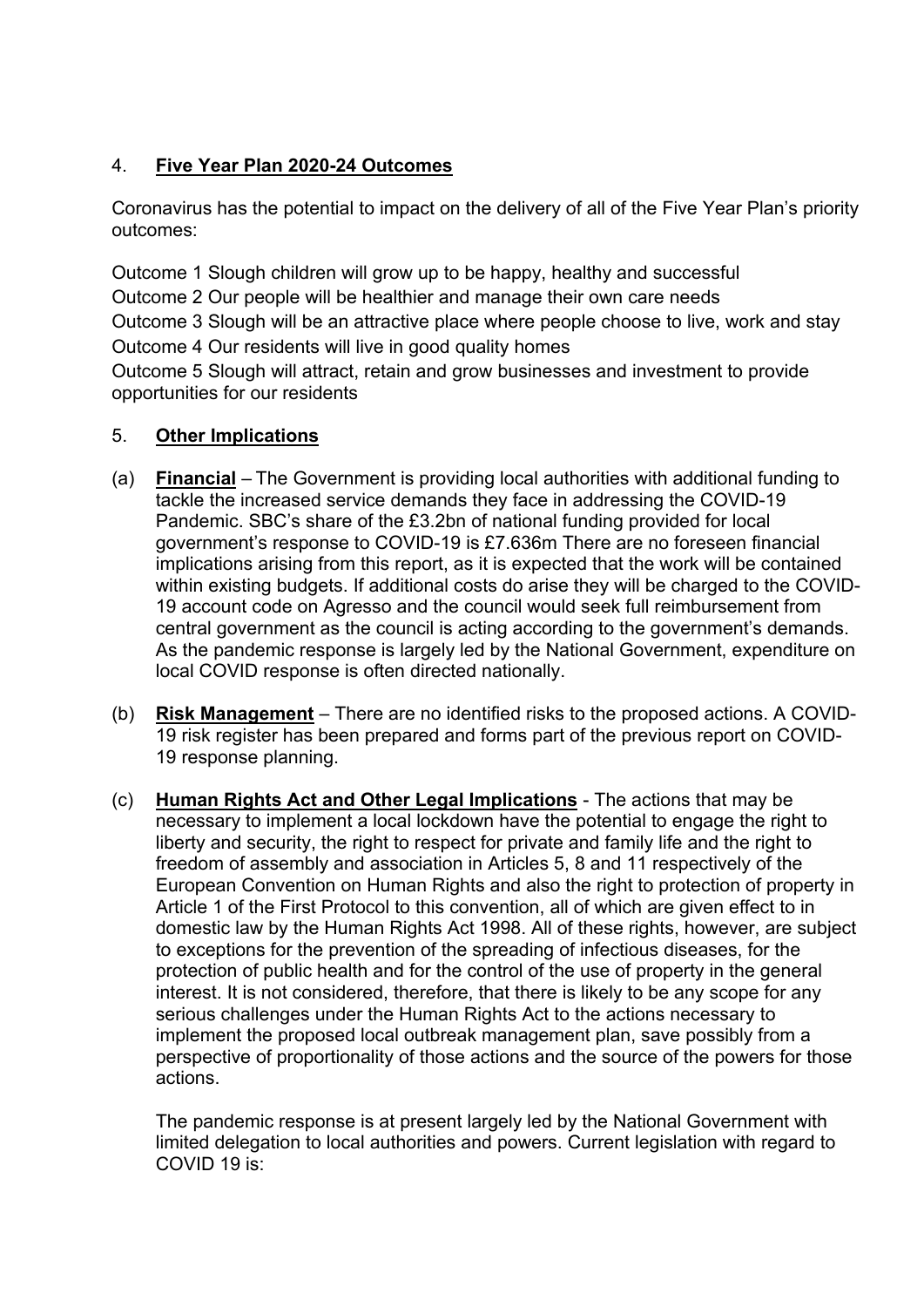- **[Coronavirus](https://www.legislation.gov.uk/id/ukpga/2020/7) Act 2020 (c. 7)**
- **Public Health (Control of [Disease\)](https://www.legislation.gov.uk/id/ukpga/1984/22) Act 1984 (c. 22)**

From 29th March 2021 the health protection restrictions in England are as set out in the following regulations:

 **The Health Protection [\(Coronavirus,](https://www.legislation.gov.uk/id/uksi/2021/364) Restrictions) (Steps) (England) [Regulations](https://www.legislation.gov.uk/id/uksi/2021/364) 2021 (S.I. 2021/364)**

In so far as the local outbreak management plan requires co-operative working with other local authorities powers are available under Sections 101 of the Local Government Act 1972 to local authorities to delegate functions inter se.

- (d) **Equalities Impact Assessment** There is no requirement to complete an Equalities Impact Assessment in relation to this report, although it should be noted that the Plan itself attends to a number of high risk settings including Care Homes, Faith settings and Homeless communities. In addition, there is the BAME Programme (section 5.3) with workstreams addressing:
	- a. Engagement and communication with communities
	- b. Reducing and preventing harm from COVID-19
	- c. Clinical management of those experiencing symptoms
	- d. Gathering intelligence to tailor and target interventions

There is also a section on addressing COVID vaccine hesitancy in the population. We are also commissioning a COVID Community Impact Assessment for Slough which will provide data on the effect COVID has had on inequalities in the Borough. As stated above, the pandemic response is largely led by the National Government, so there is often little scope for local deviation from guidance.

#### **6. Supporting information**

- 6.1 We are now seeing the second wave of COVID-19 cases decline across the country with national lockdown restrictions being gradually lifted. The next phase of the pandemic in England is predicted to be a much more variegated pattern with focussed outbreaks requiring local controls to keep cases and harm from COVID-19 to a minimum, with concern regarding possible new variants and low uptake of COVID vaccine.
- 6.2 The Government has announced allocations of the Contain Outbreak Management Fund (COMF) to each LA- Slough receiving £769,057.71.
- 6.3 The model proposed for outbreak or incident<sup>1</sup> response locally is detailed in the LA's Local Outbreak Management Plan (LOMP) – see Appendix A. LAs have a duty to prepare a LOMP, stating arrangements to deliver this local control of cases and wider outbreaks of COVID-19, covering the aspects of the National Contain Framework<sup>2</sup>.
- 6.4 The fundamental duties and roles of organisations and teams involved in outbreak control have not changed. The LOMP sets out the roles of the LA: to support the

<sup>&</sup>lt;sup>1</sup> An outbreak is one or more cases of Covid-19, an incident has a broader meaning, encompassing events or situations which warrant investigation to determine if action is needed to manage the risk.

<sup>2</sup> [https://www.gov.uk/government/publications/containing-and-managing-local-coronavirus-covid-19](https://www.gov.uk/government/publications/containing-and-managing-local-coronavirus-covid-19-outbreaks/covid-19-contain-framework-a-guide-for-local-decision-makers) [outbreaks/covid-19-contain-framework-a-guide-for-local-decision-makers](https://www.gov.uk/government/publications/containing-and-managing-local-coronavirus-covid-19-outbreaks/covid-19-contain-framework-a-guide-for-local-decision-makers)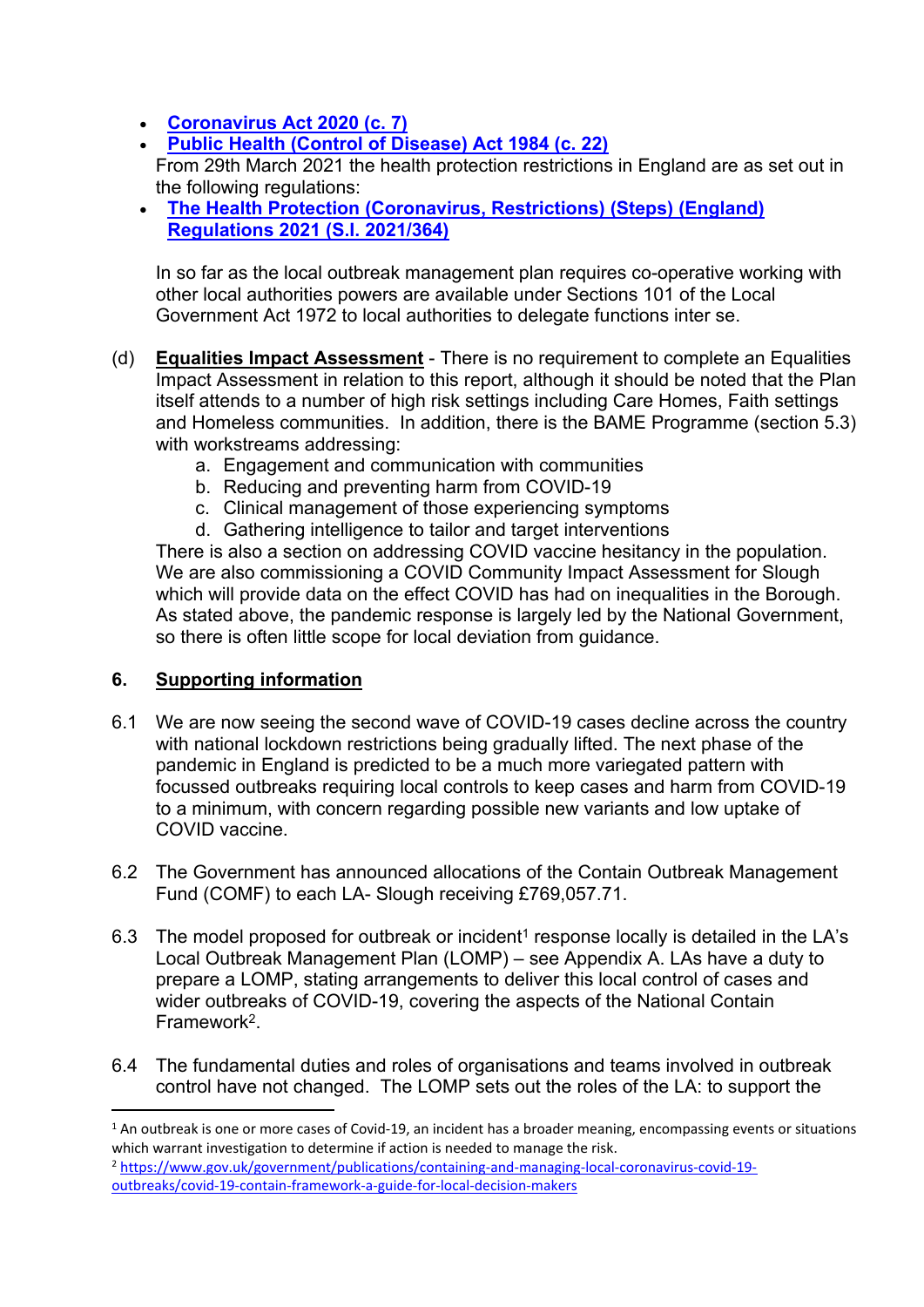PHE Health Protection Team's (HPT) lead for outbreak response and to ensure their recommendations function locally. This includes prevention of COVID-19 in the first place as well as preventing the spread of infection plus maximising uptake of the COVID vaccine and testing.

- 6.5 In the event of an outbreak, the Thames Valley HPT are responsible for co-ordinating outbreak management and will work closely with the Public Health team at Slough Borough Council and the Slough Outbreak Cell to facilitate a timely and proportionate outbreak response.
- 6.6 The local response will vary according to the setting of any outbreak and the populations involved. Support will be needed from individual services and the community hubs. SBC's LOMP details an Incident Management Team (IMT) to be stood up to co-ordinate contact tracing and its associate components across Slough. Its members will act as a link to their respective service areas for contact tracing and expertise.
- 6.7 The LOMP also identifies high risk settings across the borough and the actions and measures that we will need to take to prevent and control local outbreaks.
- 6.8 The pandemic is likely to continue until the vaccine roll out has reached enough of the population and concerns around variant strains have eased. The timescale is currently forecast at around 18 months with particular demands for outbreak control during the winter months when the situation will be complicated by other circulating respiratory illness. The LOMP aims to set out a structure for response which is sustainable in the longer term.
- 6.9 An additional request Nationally has been a piece of reflection (attached here as a Powerpoint) of aspects of the Slough response which have shown good practice, areas that continue to be a risk or issue or have become opportunities.
- 6.10 This current version of the LOMP is currently being reviewed by PHE and the Regional COVID Response Team from DHSC, this an updated version will be circulated before the actual Cabinet meeting to reflect any amendments required.

## 7. **Comments of other committees**

7.1 This report has not been considered by any other committees. Cabinet and Scrutiny will work together to provide oversight of our outbreak management planning.

## 8. **Conclusion**

- 8.1 Slough Borough Council has responded swiftly to mitigate the impacts of COVID-19.
- 8.2 This report sets out our plans for the prevention, control and management of local outbreaks of COVID-19 as we move into the next phase of the pandemic.